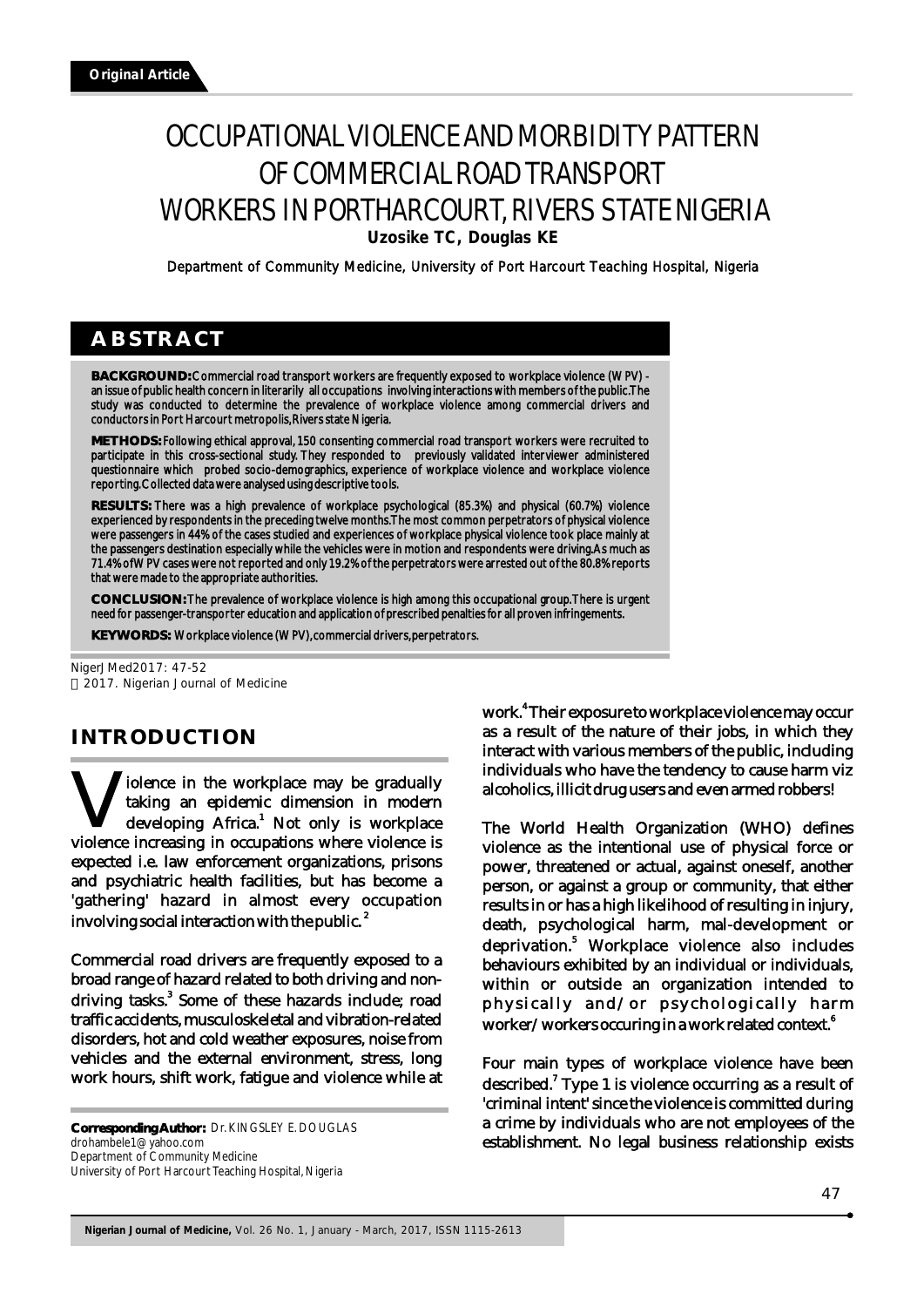between the perpetrator and the victim. Type 2 is violence from a 'customer or client' because the violence is committed during service delivery. This type of violence is common in occupational settings, where the perpetrators inflict violence at the service providers. Police officers, prison staff, flight attendants, commercial road drivers and teachers are some examples of employees who may be exposed to this kind of workplace violence. Type 3 is violence following interpersonal or work-related disagreements between current or former employees. It is called horizontal or 'worker-on-worker' violence, for the reason that both the perpetrator and the survivor have an official relationship with the organization.

Type 4 is a spill-over of domestic violence into the workplace. Here, perpetrator has a personal relationship with the employee but not necessarily with the organization.

Categorizing workplace violence has enhanced both communication and research on the subject as well as in the development of programmes for prevention. Other key concepts in workplace violence include: Threatening behaviour (such as shaking fists, destroying property or throwing objects), verbal or written threats (such as expression of intention to inflict harm on an individual), harassment (which includes any behaviour that demeans, embarrasses, humiliates, annoys, or alarms a person and that is known or would be expected to be unwelcome). It also includes words, gestures, intimidation, bullying, or other inappropriate activities. Verbal abuse (swearing, insults or condescending language) and physical 8 attacks (hitting, shoving, pushing or kicking).

Increased levels of concern and public awareness has drawn more interest to psycho-social harm like occupational violence, sexual harassment and bullying at the workplace than the conventional occupational hazards such as physical, chemical, radiological, biological, and ergonomic hazards which workers may be exposed to.<sup>9, 10</sup> Globally, greater than 16 million people are lost to death annually as a result of violence, and violence is the foremost cause of death among individuals aged 15–44 years, accounting for 14% of male and 7% of female mortality in this age range.<sup>11</sup> Between 2003 and 2012 greater than 50% of homicides in the work environment in the United States took place among three job groups. These are; sales and related occupations (28%), protective service occupations (17%), and transportation and material moving occupations (13%).<sup>12</sup> While in Africa, particularly in the health sector, the prevalence of workplace violence ranges between 4-52%.<sup>13</sup>A study conducted in Nigeria on workplace violence in the health sector reported a prevalence of 88.1%,<sup>14</sup> while reports from taxi drivers in

Nigeria from a previous study stated that 27.6% of them had experienced actual physical violence and 52.9% of them had received threats of violence.  $^{15}$ 

Port Harcourt, a city in Rivers state of Nigeria is developing at a fast rate in terms of populace and spatial dimensions. This has resulted in an increased demand on the transport sector. Sadly, the intra-city commercial vehicles and road infrastructures are not increasing and developing at the same pace to meet the mobility needs and standards of the inhabitants. Many of the road inter-sections do not have traffic lights and are not always monitored or controlled by traffic wardens. This expectedly leads to difficulty in passenger commute especially during peak hours when individuals are on their way to and from work. The resultant traffic congestion makes it difficult for passengers to get to their destination in time and this may evoke impatience and annoyance from the passengers who in-turn become aggressive towards the commercial drivers and their conductors. Other factors that could place commercial road transport workers at risk of workplace violence include; long waiting time for aggravated passengers, vehicle overcrowding of passengers, increase in transport fare and use of old rickety vehicles causing discomfort to the passengers.<sup>16</sup> The workers' age, number of years spent in commercial driving, educational status, type of perpetrator and time of the day mostly worked may also influence their risk of experiencing violence in the workplace.

This study was conducted to determine the prevalence of workplace violence against commercial road transport workers in Port Harcourt, Rivers state Nigeria.

### **MATERIALS AND METHODS**

**Study area and study population:** The study was conducted in Port Harcourt metropolis, the capital of Rivers State, Nigeria with a of population of more than  $1,255,387$ .<sup>18</sup> The city lies approximately between longitude  $6^{\text{o}}$  55'E and  $7^{\text{o}}$  55'E and latitude  $4^{\text{o}}$  45' and  $5^{\text{o}}$ 10'N of the equator and occupies a land mass of 934sqkm. Public transportation by road within Port Harcourt is provided by buses, minibuses and taxis, owned by the government and private transport companies. Most of the private transport companies are subsistent and hardly registered with the government. Each bus or minibus is run by a driver and a conductor, while each taxi is driven by a driver only. The conductors are assistants to bus drivers. They collect bus fares just before the passenger drops off the bus and they help in opening and closing the vehicle doors. Commercial motor vehicle drivers are registered in motor parks which are large spaces reserved for commercial vehicles waiting to be filled with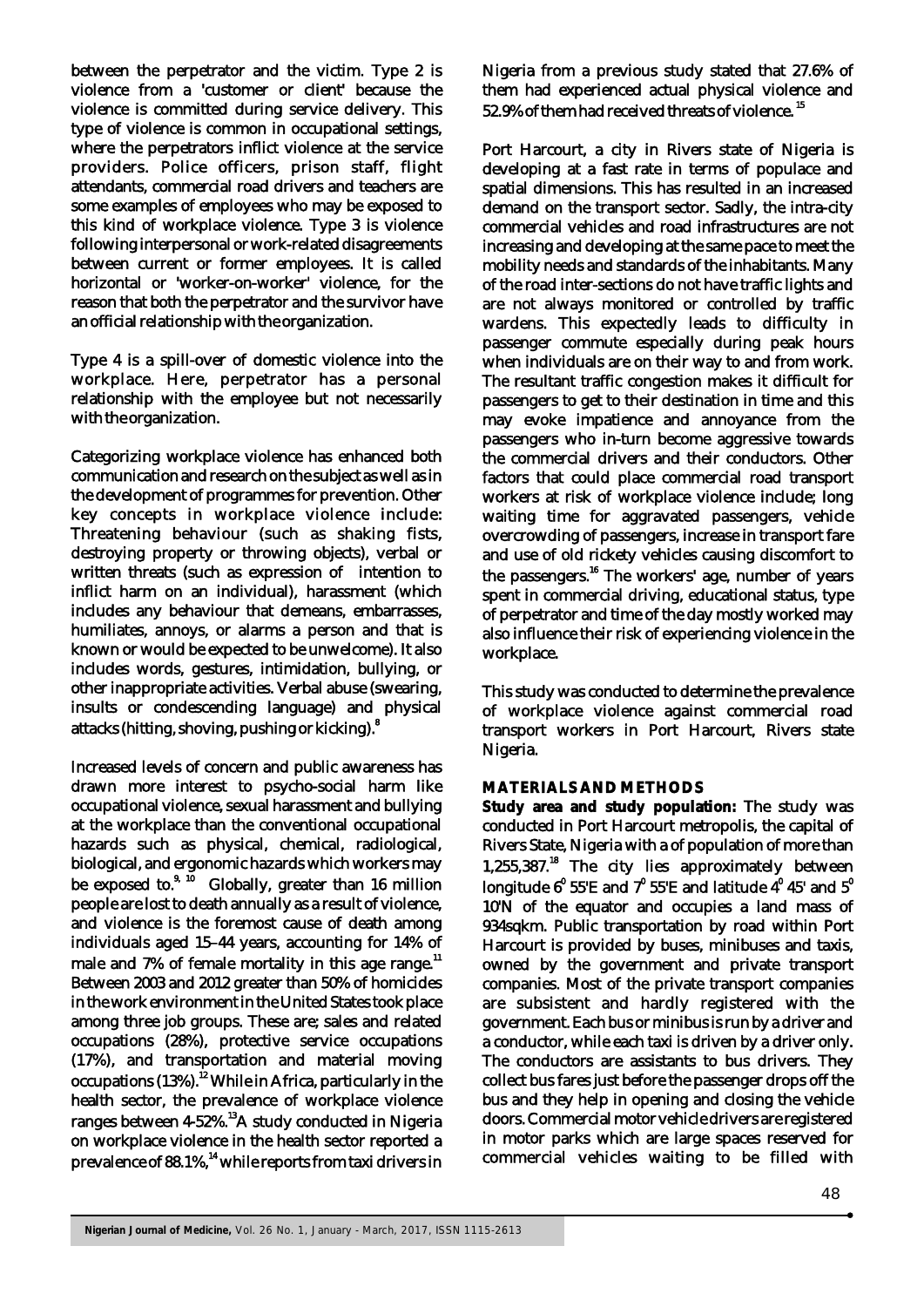passengers without causing obstruction to flow of traffic. Both interstate and intrastate transporters use the motor parks. When buses, mini-buses or taxis get filled, the passengers are dropped at their preferred stop-off zones along the road. Passengers pay the transport fare shortly before getting off the vehicle or after. The study sites included seven major government-owned motor parks in Port Harcourt which included Government motor parks and 3 private motor parks which are the major registered parks in Port Harcourt.<sup>19</sup>

**Study design and sampling:** This was descriptive cross sectional study conducted in May 2015 with 150 consenting respondents (inclusive of margin for nonresponse) and selected via multistage sampling. First, 3 motor parks were selected by simple random sampling using a table of computer generated random numbers from the list of government registered motor parks. Then, systematic random sampling was applied to select drivers and conductors from each selected motor park. A list of registered drivers and conductors were obtained from the park chairman. The sampling fraction was calculated by dividing the sample size required from each park by the total number of registered drivers in each of the parks. This gave a sampling fraction of 2, and every second driver from the list in each park was chosen until the sample size required for each park was completed. The number of drivers to be selected was then calculated using proportionate to size sampling. The proportion of drivers sampled from each park was obtained by the dividing the number of drivers in that park by the total number of registered drivers in the three parks multiplied by the calculated sample size.

**Study population:** The study population included commercial bus drivers and conductors as well as taxi drivers operating from registered government motor parks in Port Harcourt and running intra-city routes within the metropolis. Commercial drivers are members of the National Union of Road Transport Workers (NURTW), which has an organizational structure consisting of a state chairman and other officers. The smallest units are road transport workers in motor parks, each with its unit chairman. Their ages ranged from 21 to 60 years and all respondents had been engaged in commercial driving for more than twelve months.

**Study instruments and data collection:** The study instrument was adapted and modified from a previously validated violence incident questionnaire.<sup>20</sup> It consisted of; socio-demographic characteristics, experiences of workplace violence and risk factors of workplace. The questionnaire was interviewer administered and data was collected under the

supervision of the researchers by 3 trained research assistants between the hours of 9a.m and 3pm each day which were not peak times for loading passengers hence selected respondents had time for the data collection.

**Data analysis:** Data was entered, edited and analysed using SPSS for windows version 17.0. The data were presented using tables.

**Ethical considerations:** Ethical approval was obtained from the School of Medicine Research Ethics Committee, Cardiff University. Permission was also obtained from the Chairman of each selected park following presentation of the ethical approval letter. An oral presentation of the content of the participant information sheet by research assistant was done for each respondent prior to data collection. A face-to face interview was done for appropriate data collection. Confidentiality and privacy was respected during the course of interview, most drivers and conductors were interviewed in their vehicles before the turn of their vehicles to load passengers.

**Limitations:** All reports of WPV experiences were retrospective and therefore subject to recall bias however only experiences in the past twelve months were required for this study.

### **Conflict of interest:** None to declare

#### **RESULT**

#### **TABLE 1: Socio-demographic characteristics of respondents**

| <b>Variables</b>  | <b>Frequency</b><br>$(n=150)$ | Percentage (%) |
|-------------------|-------------------------------|----------------|
| Age group (years) |                               |                |
| Below 20          | $\overline{0}$                | $\theta$       |
| 21-30             | 35                            | 23.3           |
| $31 - 40$         | 71                            | 47.3           |
| $41 - 50$         | 22                            | 14.7           |
| 51-60             | 22                            | 14.7           |
| Above 60          | $\theta$                      | $\theta$       |
| <b>Total</b>      | <i>150</i>                    | <i>100</i>     |
| Gender            |                               |                |
| Male              | 148                           | 98.7           |
| Female            | 2                             | 1.3            |
| <b>Total</b>      | <i>150</i>                    | <i>100</i>     |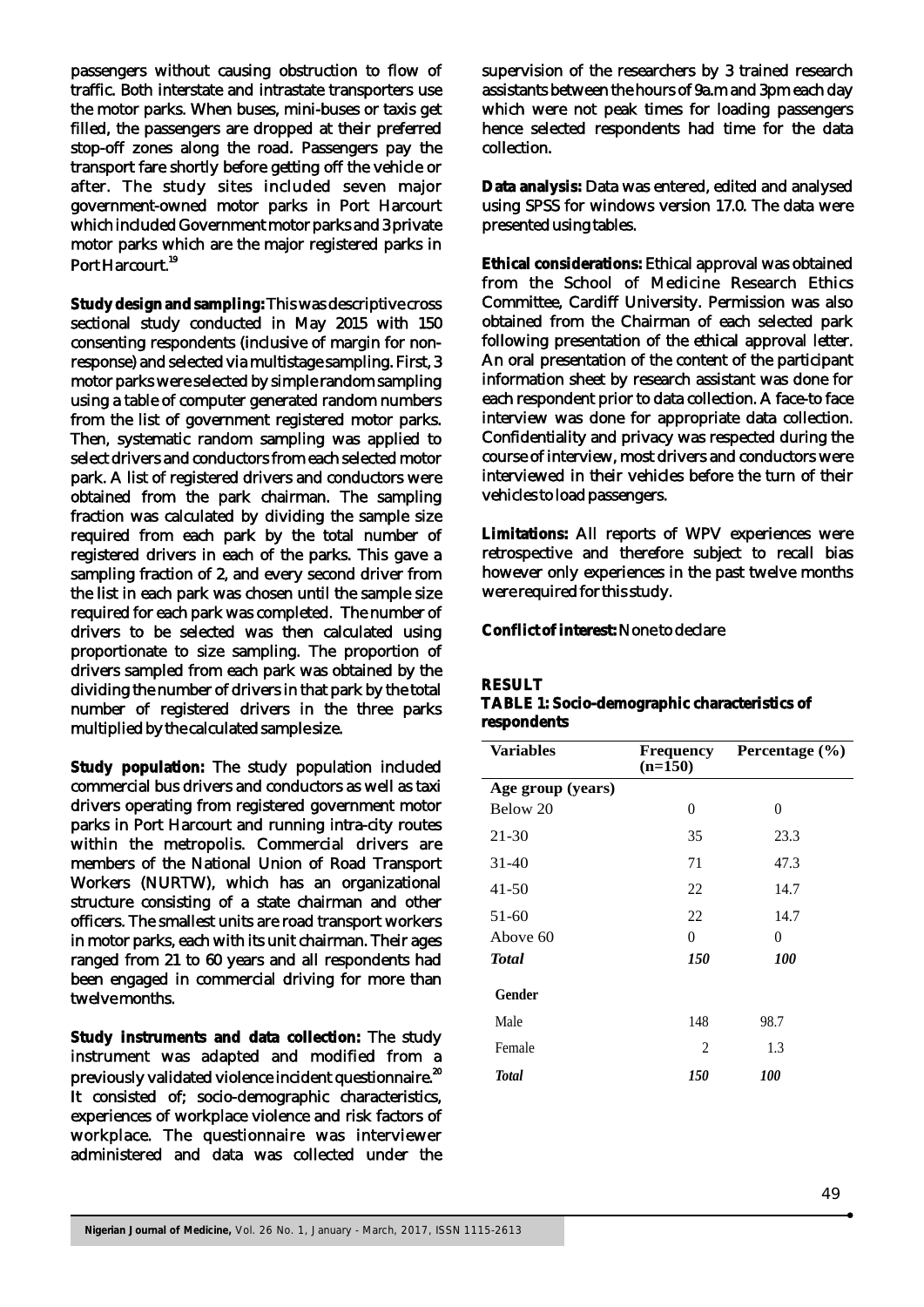#### **Educational level completed**

| None                                  | 9        | 6.0        |
|---------------------------------------|----------|------------|
| Primary                               | 32       | 21.3       |
| Junior secondary                      | 31       | 20.7       |
| Senior secondary                      | 73       | 48.7       |
| Tertiary                              | 5        | 3.3        |
| <b>Total</b>                          | 150      | 100        |
| Number of years engaged in            |          |            |
| commercial driving                    |          |            |
| $1 - 5$ years                         | 99       | 66         |
| $6 - 10$ years                        | 36       | 24         |
| $11 - 15$ years                       | 8        | 5.3        |
| $16 - 20$ years<br><b>Total</b>       | 7<br>150 | 4.7<br>100 |
| <b>Category of commercial driving</b> |          |            |
| Taxi driver                           | 14       | 9.3        |
| Bus driver                            | 85       | 56.7       |
| Conductor (bus driver assistant)      | 34       | 22.7       |
| Truck driver                          | 17       | 11.3       |
| <b>Total</b>                          | 150      | 100        |
| Time of the day mostly worked         |          |            |

### **TABLE 2: Prevalence of Workplace physical violence**

| <b>Variables</b>                                                | Frequency<br>$(n=150)$ | Percentage<br>$(\%)$ |
|-----------------------------------------------------------------|------------------------|----------------------|
| <b>Experience of physical violence in</b><br>the last 12 months |                        |                      |
| Yes                                                             | 91                     | 60.7                 |
| N <sub>0</sub>                                                  | 59                     | 39.3                 |
| Was there use of weapon?                                        |                        |                      |
| Yes                                                             | 28                     | 18.7                 |
| Nο                                                              | 63                     | 42.0                 |
| Who was the perpetrator?                                        |                        |                      |
| Passenger                                                       | 66                     | 44.0                 |
| <b>Robbers</b>                                                  | 12                     | 8.0                  |
| Others                                                          | 13                     | 8.7                  |
| Time of occurrence of physical                                  |                        |                      |
| violence                                                        |                        |                      |
| 7am-before 1pm                                                  | 40                     | 26.7                 |
| 1pm -before 6pm                                                 | 43                     | 28.7                 |
| 6pm – before 12am                                               | 8                      | 5.3                  |
| Where did the incident occur                                    |                        |                      |
| At the park                                                     | 9                      | 6.0                  |
| At passengers' destination                                      | 45                     | 30.0                 |
| While driving                                                   | 37                     | 24.7                 |

# **TABLE 3: Prevalence of workplace psychological violence**

| <b>Variables</b>                                                     | <b>Frequency</b><br>$(n=150)$ | <b>Percentage</b><br>(9/0) |
|----------------------------------------------------------------------|-------------------------------|----------------------------|
| <b>Experience of</b><br>psychological<br>abuse in the last 12 months |                               |                            |
|                                                                      | 88                            | 58.7                       |
| Verbal abuse                                                         | 29                            | 19.3                       |
| <b>Bullying</b>                                                      | 11                            | 7.3                        |
| Tribal harassment<br>None                                            | 22                            | 14.7                       |

# **TABLE 4: Report of WPV incident**

| Variable                       | Frequency<br>$(n=91)$ | Percentage<br>(%) |
|--------------------------------|-----------------------|-------------------|
| Was the incident<br>reported?  |                       |                   |
| Nο                             | 65                    | 71.4              |
| Yes                            | 26                    | 28.6              |
| <b>Total</b>                   | 91                    | 100.0             |
| Who was the report<br>made to? |                       |                   |
| The Park chairman              | 9                     | 34.6              |
| The Police                     | 17                    | 65.4              |
| <b>Total</b>                   | 26                    | <i>100.0</i>      |

### **TABLE 5: Consequences for the perpetrator**

| Variable          | <b>Frequency</b> | <b>Percentage</b> |
|-------------------|------------------|-------------------|
|                   | $(n=26)$         | (%)               |
| What were the     |                  |                   |
| consequences      |                  |                   |
| for the           |                  |                   |
| attacker?         |                  |                   |
| No consequence    | 21               | 80.8              |
| Arrests were made | 5                | 19.2              |
| <b>Total</b>      | 26               | 100.0             |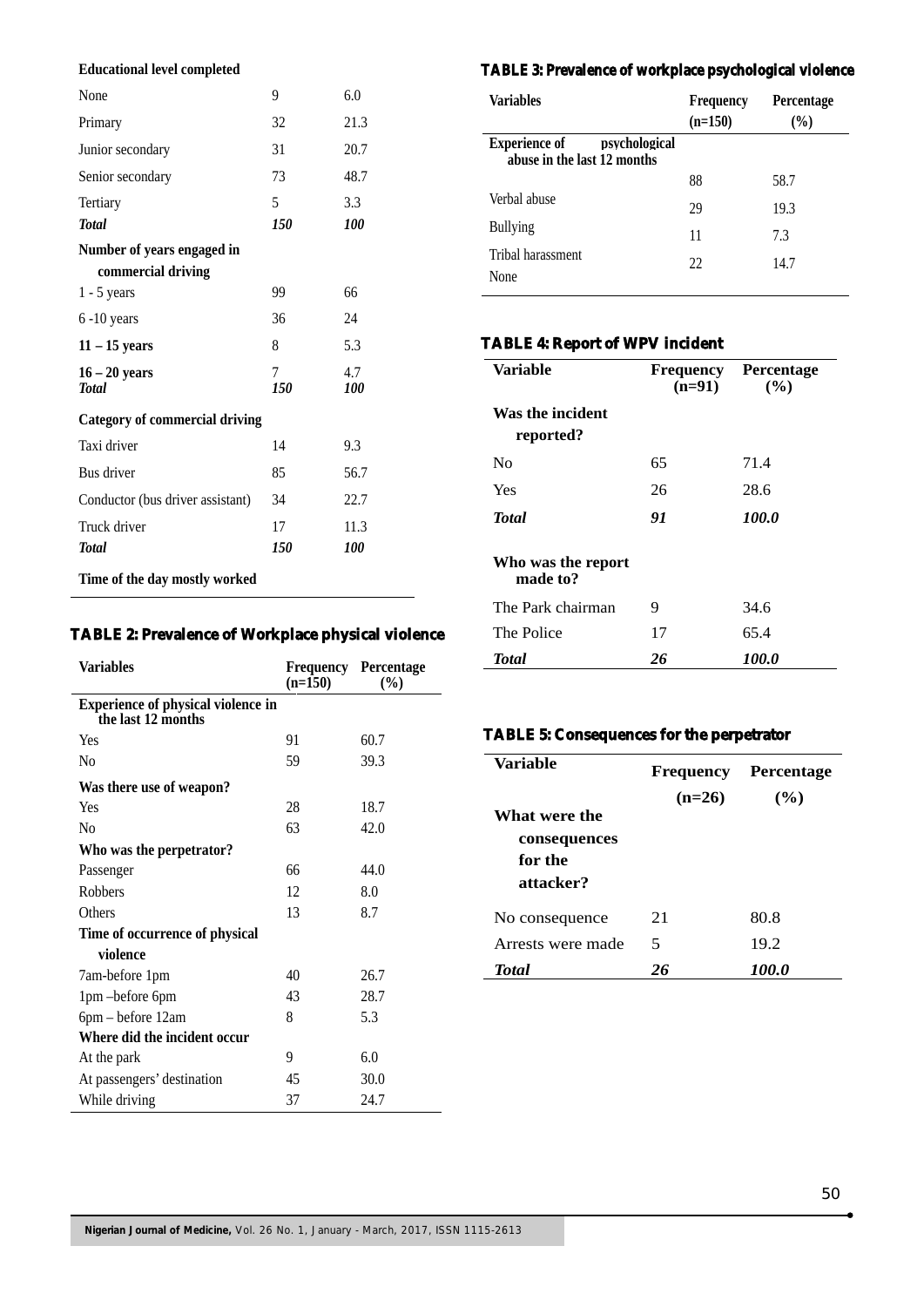#### **DISCUSSION**

The 60.7% prevalence of physical violence experienced by respondents over a 12-month period is comparable to data from the transport sector conducted by other researchers in developed countries who reported the prevalence of workplace violence among road transport workers to range between  $19-70\%$ .<sup>21,22,23</sup> Findings of this study indicate that among those who experienced physical violence, 18.7% of them involved the use of weapons. This result is higher than the 16.7% prevalence involving use of weapons among those who experienced physical violence in the Mozambique study in  $2011$ .<sup>24</sup> This indicates a higher level of aggression from perpetrators of workplace violence in the study area. The most common perpetrators of physical violence were passengers in 44% of the events. This is lower than the prevalence of 51.6% passenger initiated violence observed in the study done by Couto MT.<sup>24</sup> However it indicates a higher prevalence of Type II workplace violence occurring in this study, in which violence is initiated by the client or customer and inflicted on the service-provider. The second common perpetrators of violence were 'others', which occurred in 8.7% of the cases and included individuals or people who were known by the drivers or had a personal relationship with the drivers, such as their colleagues, friends or relatives. The result therefore indicates that Type II classification of workplace violence is most prevalent in this occupational setting; followed by the Type IV workplace violence and then Type I class of workplace violence which occurred in 8% of the cases.

Findings from this study show that experiences of workplace physical violence took place mainly at the passengers destination and while respondents were driving. Only a few incidents took place at the parks and this is comparable with findings from studies conducted by other researchers.<sup>24, 25</sup>Here, societal risk factors may play a role in influencing the occurrence of WPV. If violence is a usual occurrence at certain drop off zones or destinations (as confirmed by 58% of the respondents), the perpetrators may find it easier to exhibit violent tendencies at their destinations. This may be the reason for the high occurrence of WPV at the passengers' destination in this study.

The present study identified that 85.3% of the respondents had experienced psychological abuse while working in the last 12 months, which includes 58.7% verbal abuse, 19.3% bullying and 7.3% tribal harassment. This result gives a higher overall prevalence of psychological abuse compared to findings from previous studies done in Australia (75%) and Nigeria  $(52.9\%)$ .<sup>14,26</sup> This high prevalence of psychological abuse in the occupational setting can cause a serious distraction of drivers while working,

placing them at a risk of having accidents due to lack of concentration.

The study also indicates a high prevalence of underreporting cases of WPV (71.4%). Reasons for these observations maybe lack of believe or trust in the law enforcement agencies to make an arrest before the assailant escaped or that no legal charges would be made to the perpetrators. This is evidenced by the fact that only 19.2% of the perpetrators were arrested out of the 80.8% reports that were made to both the police and the motor park chairmen. This is similar to reports from a study conducted by Gallant-Roman<sup>27</sup> who observed that under-reporting prevents proper follow-up in the trends of workplace violence events in any organization over time and can lead to poor identification of the risk factors and perpetrators of violence in the workplace.

#### **CONCLUSION**

There is increased vulnerability of workers in the transportation sector in Port Harcourt to both physical and psychological workplace violence especially Type II WPV. Target programmes on WPV awareness and prevention, proper orientation, training and retraining at regular intervals should be provided for employees in this occupation especially workers in the younger age group (21-30), those with fewer number of working years (1-5 years), the less educated drivers, drivers and conductors who are new to the occupation, since they may be more vulnerable to experiencing violence in the workplace.